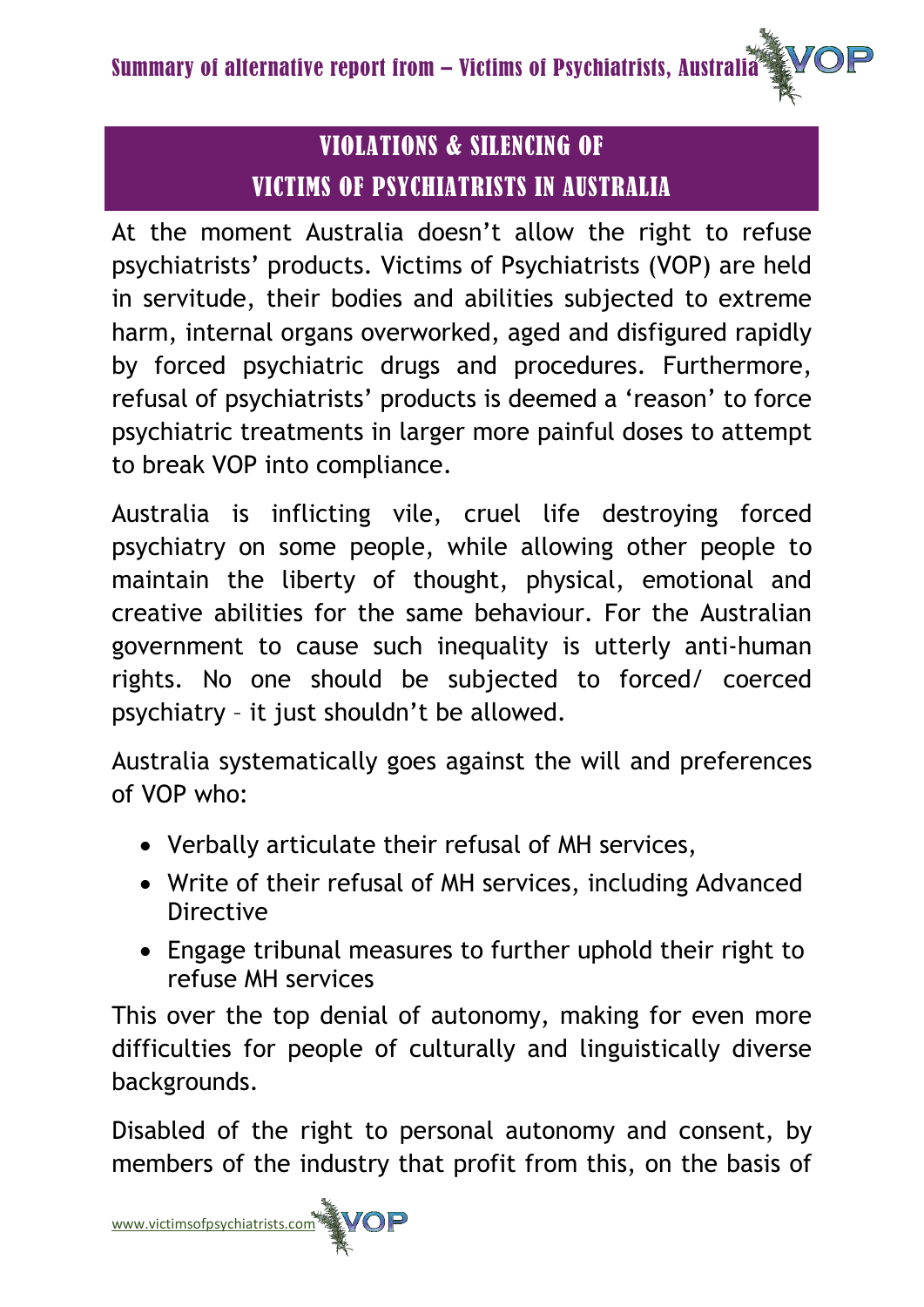# Summary of alternative report from – Victims of Psychiatrists, Australia

accused disability VOP are forced to 'consume' a psychiatrists' product they do not want. It is a life destroying, corrupt way for a product to have a market, when, without government force, the products would not have buyers.

Horrendous violent cruel maltreatments that are labelled 'necessary', 'appropriate' and 'effective' – allow for what is unnecessary, inappropriate and ineffective for any kind of person, in any kind of situation. The term 'compulsory assistance' allows forced human experimentation, to be conducted on a group of people that have historically been subjected to this kind of violation more than any other group of people in Australia. Other bureaucratic terms such as 'last resort' act as legal loopholes, enabling misuse of emergency powers to forcibly exploit people for lucrative human research and further frustrate implementation of the UN CRPD.

# KEY QUESTIONS PERTAINING TO VIOLATION OF VICTIMS OF PSYCHIATRISTS IN AUSTRALIA

- Why has Australia so far done nothing to stop discriminatory State/ Territory Mental Health legislation that persecutes people on the basis of accused disability?
- $\equiv$ If preventing suicide is important to the Australian government, why does Australian legislation allow forced drugging that causes such pain, humiliation, retarding of abilities that a person subjected to this 24/7 indefinitely would rather die than live their time as a laboratory specimen?
- -If stopping violence is an important part of the Mental Health system, why are victims of crime and abuse being subjected to forced psychiatry, that makes them even more vulnerable to further abuses, while perpetrators of violent crimes/ abuses are rarely subjected to forced psychiatry?

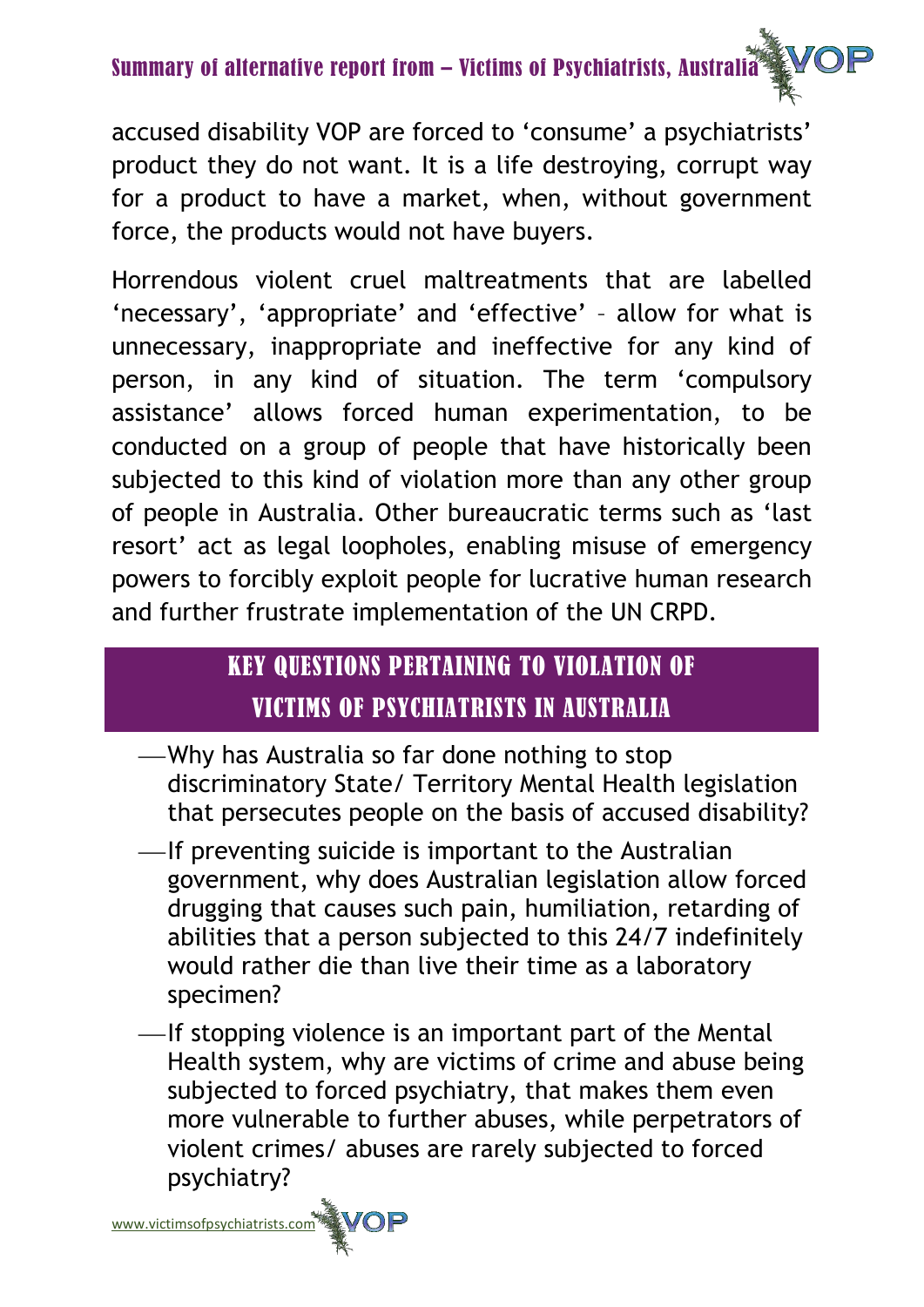## Summary of alternative report from – Victims of Psychiatrists, Australia

- Why is Australia actively denying and shutting down conversation about harms caused by radio frequencies (RF) and experimental/ subversive equipment, subjecting those people harmed by RF with the further harm of forced psychiatry?
- Why are people who are suffering from chemical sensitivity being subjected to forced psychiatry? When will the Australian government begin moving towards access to work and community spaces (such as transport, courts of law, housing, work and social spaces…) that are 'fume free' for the increasing numbers of people being disabled by toxins in fragranced products?

# SYSTEMATIC VIOLATION OF CRPD UNDER MENTAL HEALTH LEGISLATION IN AUSTRALIA MUST BE STOPPED

## ARTICLES 12, 15, 21, 29

- The right to refuse psychiatrists' products, procedures and programs must be upheld and legislated forced/ coerced mental health must be abolished. Advanced Directives must be recognised.
- Will and preferences of a person must be upheld threats and violations, detention must no longer be allowed to occur; nor removal privileges, necessities, employment, voting rights – in order to force a person to consent to Mental Health products/ procedures/ programs.

## ARTICLE 9

• The accumulation of toxic substances (via Personal Products, air fresheners and cleaning products) in public/ work spaces must be recognised as a barrier to those disabled by these toxins, and legislation put in place to reduce human exposure to these toxic substances.